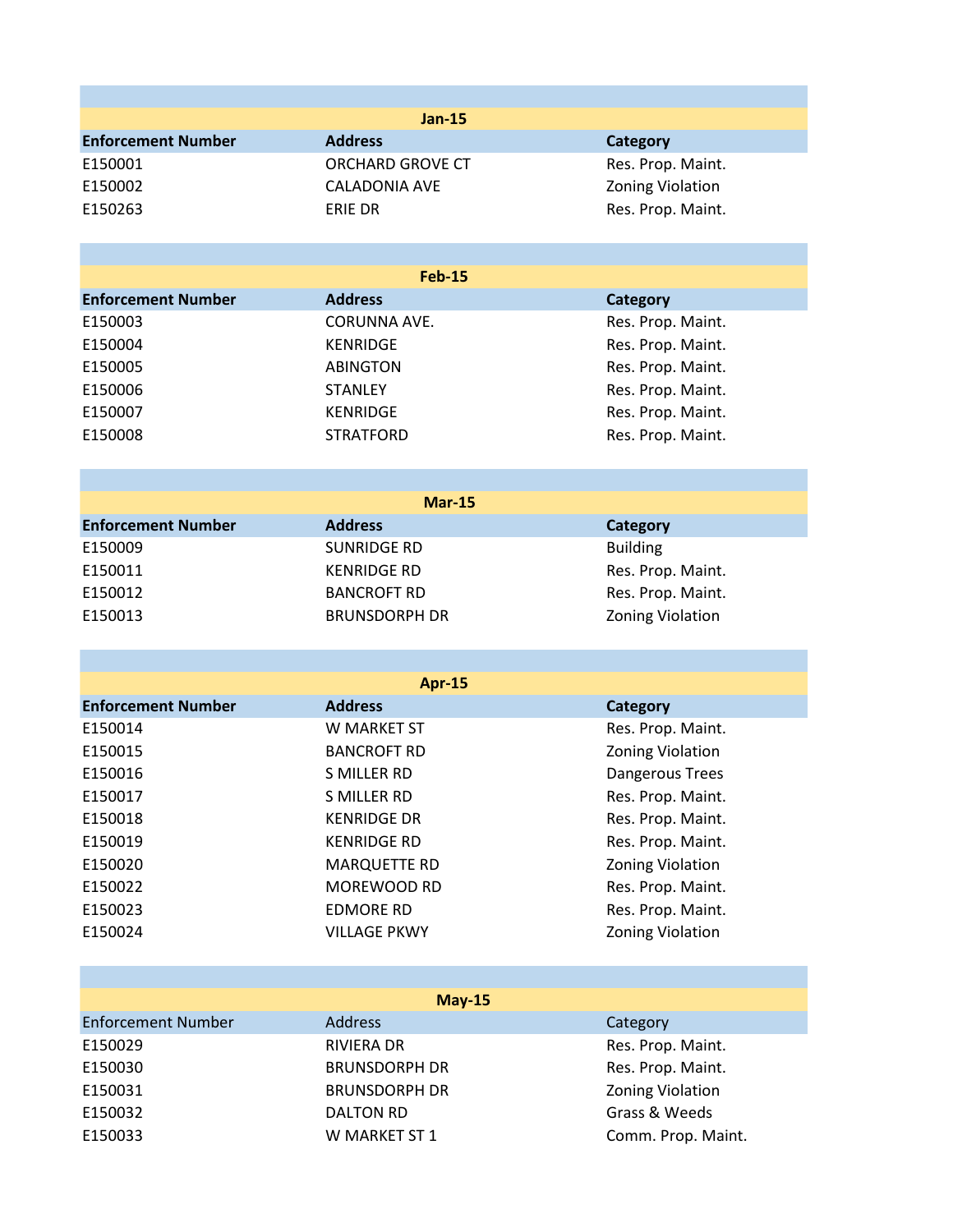| E150034 | W MARKET ST           | <b>Zoning Violation</b> |
|---------|-----------------------|-------------------------|
| E150035 | W MARKET ST           | Comm. Prop. Maint.      |
| E150036 | <b>SAND RUN PKWY</b>  | Grass & Weeds           |
| E150037 | <b>OWOSSO AVE</b>     | Res. Prop. Maint.       |
| E150038 | <b>AUGUSTA DR</b>     | Grass & Weeds           |
| E150039 | <b>BANCROFT RD</b>    | Grass & Weeds           |
| E150040 | OWOSSO AVE            | Grass & Weeds           |
| E150041 | SHIAWASSEE AVE        | Grass & Weeds           |
| E150042 | SHIAWASSEE AVE        | Grass & Weeds           |
| E150043 | <b>HOLLISTON RD</b>   | Grass & Weeds           |
| E150044 | <b>BANCROFT RD</b>    | Grass & Weeds           |
| E150045 | <b>STANLEY RD</b>     | Grass & Weeds           |
| E150046 | <b>BARRINGTON RD</b>  | Grass & Weeds           |
| E150047 | <b>SAND RUN PKWY</b>  | Grass & Weeds           |
| E150048 | SHIAWASSEE AVE        | Grass & Weeds           |
| E150049 | SHIAWASSEE AVE        | Grass & Weeds           |
| E150050 | SHIAWASSEE AVE        | Grass & Weeds           |
| E150051 | <b>GRAYLING DR</b>    | Grass & Weeds           |
| E150052 | SMITH RD              | Grass & Weeds           |
| E150053 | <b>SAND RUN PKWY</b>  | Grass & Weeds           |
| E150054 | ERIE DR               | Grass & Weeds           |
| E150055 | <b>BANCROFT RD</b>    | <b>Building</b>         |
| E150056 | <b>CALADONIA AVE</b>  | Grass & Weeds           |
| E150057 | OWOSSO AVE            | Grass & Weeds           |
| E150058 | W MARKET ST           | Grass & Weeds           |
| E150059 | <b>DALTON RD</b>      | Grass & Weeds           |
| E150065 | RIVIERA DR            | Res. Prop. Maint.       |
| E150066 | <b>CHAMBERLAIN RD</b> | Res. Prop. Maint.       |
| E150067 | <b>KENRIDGE RD</b>    | Res. Prop. Maint.       |
| E150068 | <b>S MILLER RD</b>    | Res. Prop. Maint.       |
| E150069 | <b>S MILLER RD</b>    | Res. Prop. Maint.       |
| E150070 | Kenridge Rd           | Res. Prop. Maint.       |
| E150071 | <b>KENRIDGE DR</b>    | Res. Prop. Maint.       |
| E150072 | <b>WINCHESTER RD</b>  | Res. Prop. Maint.       |
| E150073 | <b>KENRIDGE DR</b>    | Res. Prop. Maint.       |
| E150074 | <b>CHAMBERLAIN RD</b> | Res. Prop. Maint.       |
| E150075 | <b>CHAMBERLAIN RD</b> | Res. Prop. Maint.       |
| E150076 | <b>KENRIDGE DR</b>    | Res. Prop. Maint.       |
| E150077 | <b>CHAMBERLAIN RD</b> | Res. Prop. Maint.       |
| E150078 | <b>CHAMBERLAIN RD</b> | Res. Prop. Maint.       |
| E150079 | <b>CHAMBERLAIN RD</b> | Res. Prop. Maint.       |
| E150080 | <b>KENRIDGE RD</b>    | Res. Prop. Maint.       |
| E150081 | S MILLER RD           | Res. Prop. Maint.       |
| E150082 | <b>KENRIDGE RD</b>    | Res. Prop. Maint.       |
| E150083 | S MILLER RD           | Dangerous Trees         |
| E150084 | S MILLER RD           | Res. Prop. Maint.       |
| E150085 | <b>KENRIDGE DR</b>    | Res. Prop. Maint.       |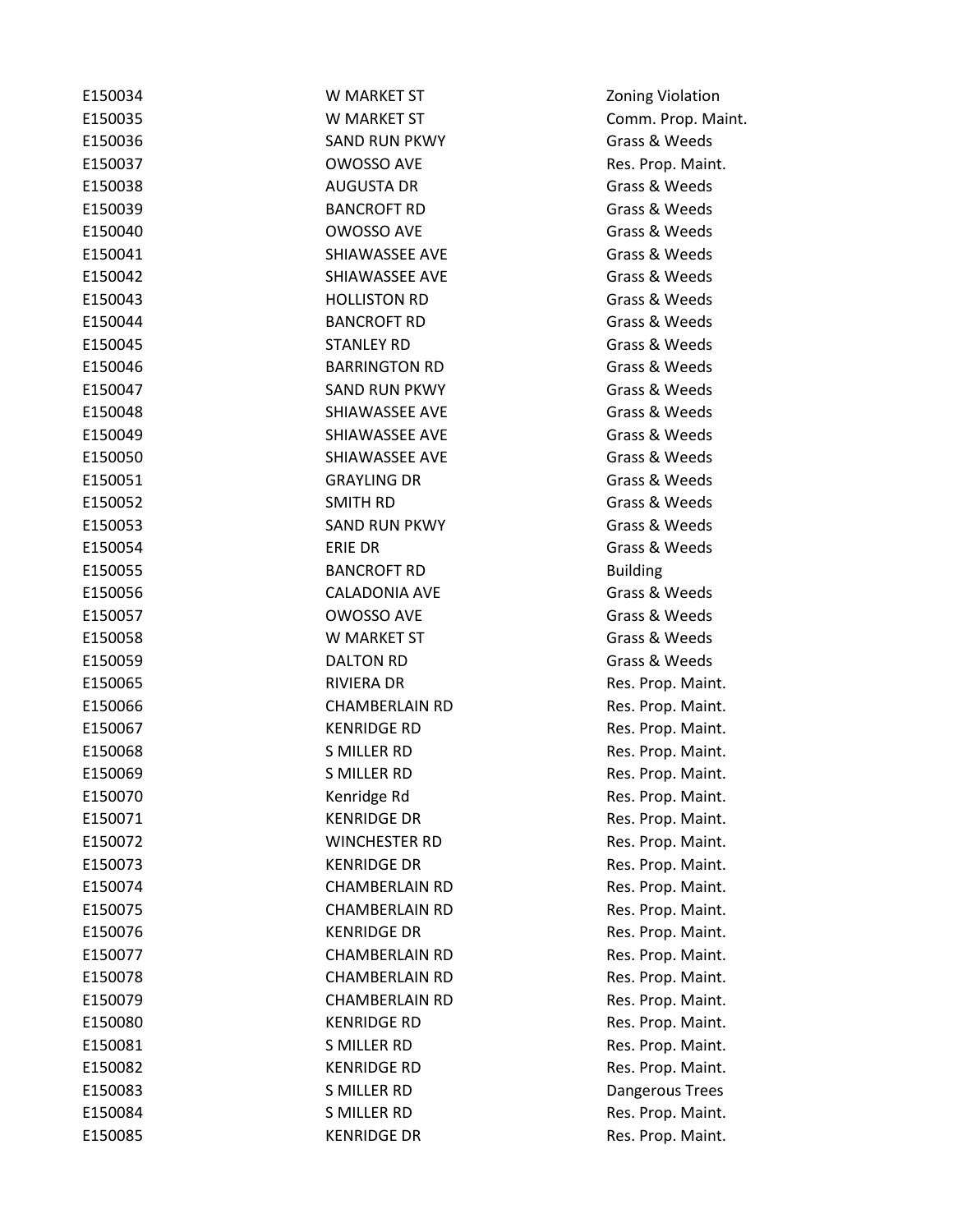| E150086 | <b>RIVIERA DR</b>     | Res. Prop. Maint. |
|---------|-----------------------|-------------------|
| E150087 | <b>KENRIDGE RD</b>    | Res. Prop. Maint. |
| E150089 | S MILLER RD           | Res. Prop. Maint. |
| E150090 | <b>CHAMBERLAIN RD</b> | Res. Prop. Maint. |
| E150091 | <b>KENRIDGE DR</b>    | Res. Prop. Maint. |
| E150092 | <b>KENRIDGE DR</b>    | Res. Prop. Maint. |
| E150093 | S MILLER RD           | Res. Prop. Maint. |
| E150094 | <b>CHAMBERLAIN RD</b> | Res. Prop. Maint. |
| E150095 | <b>KENRIDGE RD</b>    | Res. Prop. Maint. |
| E150096 | <b>KENRIDGE DR</b>    | Res. Prop. Maint. |
| E150097 | <b>KENRIDGE DR</b>    | Res. Prop. Maint. |
| E150098 | <b>KENRIDGE DR</b>    | Res. Prop. Maint. |
| E150099 | <b>KENRIDGE DR</b>    | Res. Prop. Maint. |
| E150100 | <b>WINCHESTER RD</b>  | Res. Prop. Maint. |
| E150101 | <b>KENRIDGE RD</b>    | Res. Prop. Maint. |
| E150102 | <b>KENRIDGE DR</b>    | Res. Prop. Maint. |
| E150103 | <b>KENRIDGE DR</b>    | Res. Prop. Maint. |
| E150104 | RIVIERA DR            | Res. Prop. Maint. |
| E150105 | Chamberlain Rd        | Res. Prop. Maint. |
| E150106 | <b>KENRIDGE DR</b>    | Res. Prop. Maint. |
| E150107 | <b>CHAMBERLAIN RD</b> | Res. Prop. Maint. |
| E150108 | <b>BANCROFT RD</b>    | Res. Prop. Maint. |
| E150109 | RIVIERA DR            | Res. Prop. Maint. |
| E150110 | S MILLER RD           | Res. Prop. Maint. |
| E150111 | <b>RIVIERA DR</b>     | Res. Prop. Maint. |
| E150112 | S MILLER RD           | Res. Prop. Maint. |
| E150113 | <b>CHAMBERLAIN RD</b> | Res. Prop. Maint. |
| E150114 | S MILLER RD           | Res. Prop. Maint. |
| E150115 | S MILLER RD           | Res. Prop. Maint. |
| E150116 | KENRIDGE RD           | Res. Prop. Maint. |
| E150117 | <b>CHAMBERLAIN RD</b> | Res. Prop. Maint. |
| E150118 | <b>S MILLER RD</b>    | Res. Prop. Maint. |
| E150119 | <b>CHAMBERLAIN RD</b> | Res. Prop. Maint. |
| E150120 | <b>KENRIDGE DR</b>    | Res. Prop. Maint. |
| E150121 | <b>CHAMBERLAIN RD</b> | Res. Prop. Maint. |
| E150122 | <b>WOODPARK RD</b>    | Res. Prop. Maint. |
| E150123 | MOREWOOD RD           | Res. Prop. Maint. |
| E150124 | <b>WOODPARK RD</b>    | Res. Prop. Maint. |
| E150125 | <b>WOODPARK RD</b>    | Res. Prop. Maint. |
| E150126 | <b>BUFFINGTON RD</b>  | Res. Prop. Maint. |
| E150127 | MOREWOOD RD           | Res. Prop. Maint. |
| E150128 | <b>WINCHESTER RD</b>  | Res. Prop. Maint. |
| E150129 | <b>BUFFINGTON RD</b>  | Res. Prop. Maint. |
| E150130 | <b>BUFFINGTON RD</b>  | Res. Prop. Maint. |
| E150131 | <b>WOODPARK RD</b>    | Res. Prop. Maint. |
| E150132 | MOREWOOD RD           | Res. Prop. Maint. |
| E150133 | MOREWOOD RD           | Res. Prop. Maint. |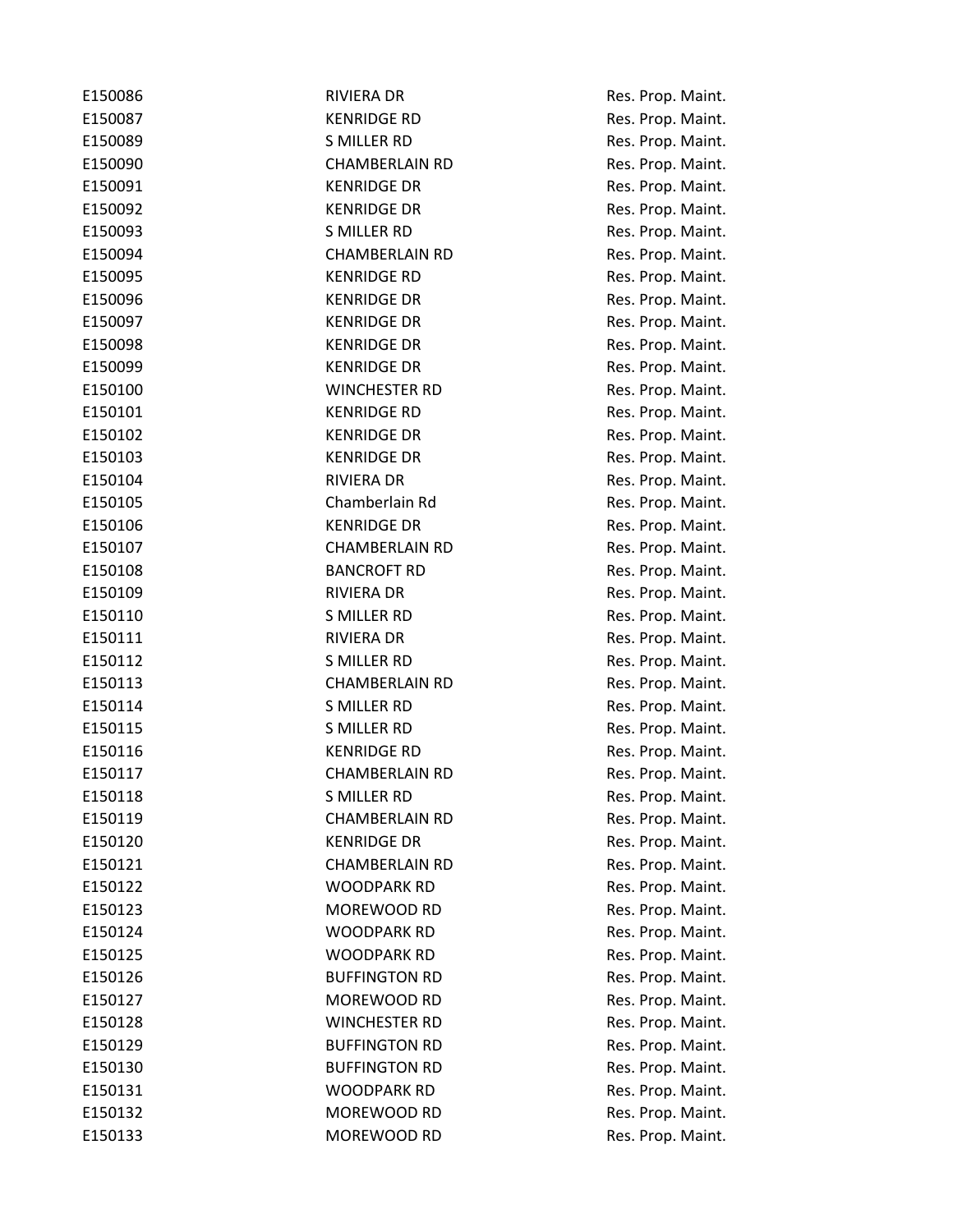| E150134 | <b>BUFFINGTON RD</b> | Res. Prop. Maint. |
|---------|----------------------|-------------------|
| E150135 | <b>MOREWOOD RD</b>   | Res. Prop. Maint. |
| E150136 | <b>WOODPARK RD</b>   | Res. Prop. Maint. |
| E150137 | <b>AVERILL DR</b>    | Res. Prop. Maint. |
| E150138 | <b>WINCHESTER RD</b> | Res. Prop. Maint. |
| E150139 | <b>BUFFINGTON RD</b> | Res. Prop. Maint. |
| E150140 | <b>BANCROFT RD</b>   | Res. Prop. Maint. |
| E150141 | <b>BUFFINGTON RD</b> | Res. Prop. Maint. |
| E150142 | MOREWOOD RD          | Res. Prop. Maint. |
| E150143 | <b>WINCHESTER RD</b> | Res. Prop. Maint. |
| E150144 | <b>BUFFINGTON RD</b> | Res. Prop. Maint. |
| E150145 | <b>BUFFINGTON RD</b> | Res. Prop. Maint. |
| E150146 | WOODPARK RD          | Res. Prop. Maint. |
| E150147 | <b>WOODPARK RD</b>   | Res. Prop. Maint. |
| E150148 | <b>WOODPARK RD</b>   | Res. Prop. Maint. |
| E150149 | MOREWOOD RD          | Res. Prop. Maint. |
| E150150 | <b>BUFFINGTON RD</b> | Res. Prop. Maint. |
| E150151 | <b>AVERILL DR</b>    | Res. Prop. Maint. |
| E150152 | <b>WOODPARK RD</b>   | Res. Prop. Maint. |
| E150153 | <b>WOODPARK RD</b>   | Res. Prop. Maint. |
| E150154 | <b>S SMITH RD</b>    | Res. Prop. Maint. |
| E150156 | S SMITH RD           | Res. Prop. Maint. |
| E150157 | <b>BRUNSDORPH DR</b> | Grass & Weeds     |
| E150158 | <b>BRUNSDORPH DR</b> | Grass & Weeds     |
| E150159 | <b>HALLANDALE DR</b> | Res. Prop. Maint. |
| E150160 | <b>BANCROFT RD</b>   | Res. Prop. Maint. |
| E150161 | DOWLING DR           | Res. Prop. Maint. |
| E150162 | <b>GRESHAM DR</b>    | Res. Prop. Maint. |
| E150163 | <b>STANLEY RD</b>    | Res. Prop. Maint. |
| E150164 | <b>STANLEY RD</b>    | Res. Prop. Maint. |
| E150165 | <b>DOWLING DR</b>    | Res. Prop. Maint. |
| E150166 | <b>BANCROFT RD</b>   | Res. Prop. Maint. |
| E150167 | <b>EDINGTON RD</b>   | Res. Prop. Maint. |
| E150168 | <b>GRESHAM DR</b>    | Res. Prop. Maint. |
| E150169 | <b>STANLEY RD</b>    | Res. Prop. Maint. |
| E150170 | <b>STANLEY RD</b>    | Res. Prop. Maint. |
| E150171 | <b>GRESHAM DR</b>    | Res. Prop. Maint. |
| E150172 | <b>BANCROFT RD</b>   | Res. Prop. Maint. |
| E150173 | <b>ELGIN DR</b>      | Res. Prop. Maint. |
| E150174 | <b>GRESHAM DR</b>    | Res. Prop. Maint. |
| E150175 | <b>CORUNNA AVE</b>   | Grass & Weeds     |
| E150176 | SHIAWASSEE AVE       | Grass & Weeds     |
| E150177 | <b>EDINGTON RD</b>   | <b>Building</b>   |
| E150178 | <b>STANLEY RD</b>    | Res. Prop. Maint. |
| E150179 | <b>BANCROFT RD</b>   | Res. Prop. Maint. |
| E150180 | <b>BANCROFT RD</b>   | Res. Prop. Maint. |
| E150181 | <b>BANCROFT RD</b>   | Res. Prop. Maint. |
|         |                      |                   |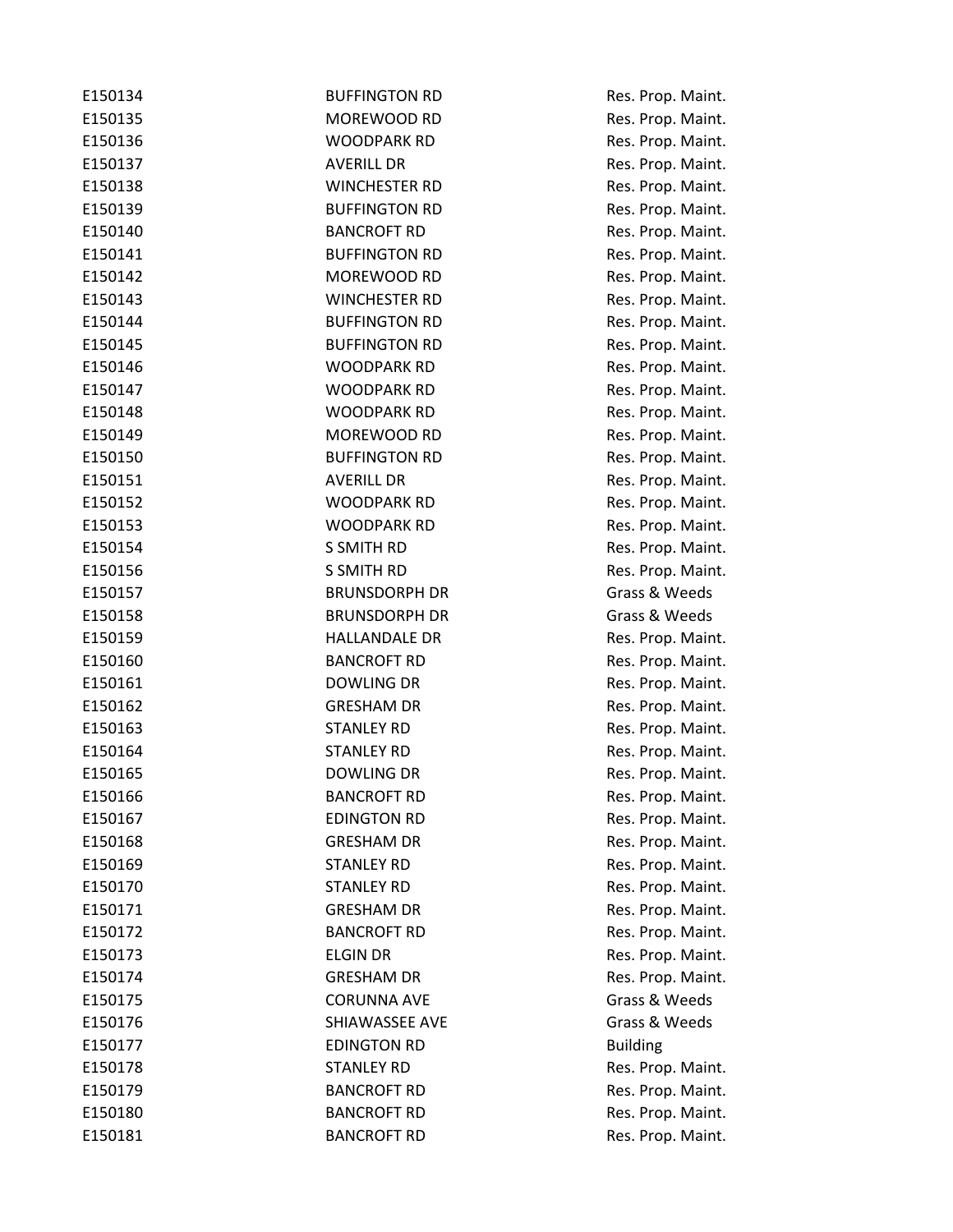| E150182 | <b>STANLEY RD</b>    | Res. Prop. Maint. |
|---------|----------------------|-------------------|
| E150183 | <b>HALLANDALE DR</b> | Res. Prop. Maint. |
| E150184 | <b>DOWLING DR</b>    | Res. Prop. Maint. |
| E150185 | <b>STANLEY RD</b>    | Res. Prop. Maint. |
| E150186 | <b>ASBURY RD</b>     | Res. Prop. Maint. |
| E150187 | <b>STANLEY RD</b>    | Res. Prop. Maint. |
| E150188 | <b>EDINGTON RD</b>   | Res. Prop. Maint. |
| E150189 | <b>GRESHAM DR</b>    | Res. Prop. Maint. |
| E150190 | S SMITH RD           | Res. Prop. Maint. |
| E150191 | <b>GRESHAM DR</b>    | Res. Prop. Maint. |
| E150192 | LEDGEWICK CIR        | Res. Prop. Maint. |
| E150193 | OWOSSO AVE           | Res. Prop. Maint. |
| E150194 | SHIAWASSEE AVE       | Res. Prop. Maint. |
| E150195 | <b>TRUNKO RD</b>     | Res. Prop. Maint. |
| E150196 | <b>ABINGTON RD</b>   | Res. Prop. Maint. |
| E150196 | <b>ABINGTON RD</b>   | Res. Prop. Maint. |
| E150197 | OWOSSO AVE           | Res. Prop. Maint. |
| E150198 | SHIAWASSEE AVE       | Res. Prop. Maint. |
| E150198 | CALDERWOOD DR        | Res. Prop. Maint. |
| E150199 | <b>TRUNKO RD</b>     | Res. Prop. Maint. |
| E150200 | OWOSSO AVE           | Res. Prop. Maint. |
| E150201 | <b>OWOSSO AVE</b>    | Res. Prop. Maint. |
| E150202 | <b>GRAYLING DR</b>   | Res. Prop. Maint. |
| E150204 | <b>EDINGTON RD</b>   | Res. Prop. Maint. |
| E150205 | SHIAWASSEE AVE       | Res. Prop. Maint. |
| E150206 | <b>SMITH RD</b>      | Res. Prop. Maint. |
| E150207 | <b>GRAYLING DR</b>   | Res. Prop. Maint. |
| E150208 | SHIAWASSEE AVE       | Res. Prop. Maint. |
| E150209 | SHIAWASSEE AVE       | Res. Prop. Maint. |
| E150210 | <b>GRAYLING DR</b>   | Res. Prop. Maint. |
| E150211 | COY DR               | Res. Prop. Maint. |
| E150213 | <b>GRAYLING DR</b>   | Res. Prop. Maint. |
| E150214 | <b>OWOSSO AVE</b>    | Dangerous Trees   |
| E150215 | <b>ARENAC RD</b>     | Res. Prop. Maint. |
| E150216 | <b>BEAUMONT DR</b>   | Res. Prop. Maint. |
| E150218 | <b>GRAYLING DR</b>   | Res. Prop. Maint. |
| E150219 | <b>BEAUMONT DR</b>   | Res. Prop. Maint. |
| E150220 | CALDERWOOD DR        | Res. Prop. Maint. |
| E150221 | <b>LEDGEWICK CIR</b> | Res. Prop. Maint. |
| E150222 | <b>SAND RUN PKWY</b> | Res. Prop. Maint. |
| E150223 | SHIAWASSEE AVE       | Res. Prop. Maint. |
| E150224 | <b>DOWLING DR</b>    | Dangerous Trees   |
| E150225 | <b>SAND RUN PKWY</b> | Res. Prop. Maint. |
| E150226 | <b>CORUNNA AVE</b>   | Res. Prop. Maint. |
| E150227 | <b>BEAUMONT DR</b>   | Res. Prop. Maint. |
| E150228 | <b>SAND RUN PKWY</b> | Res. Prop. Maint. |
| E150229 | W GRAYLING DR        | Res. Prop. Maint. |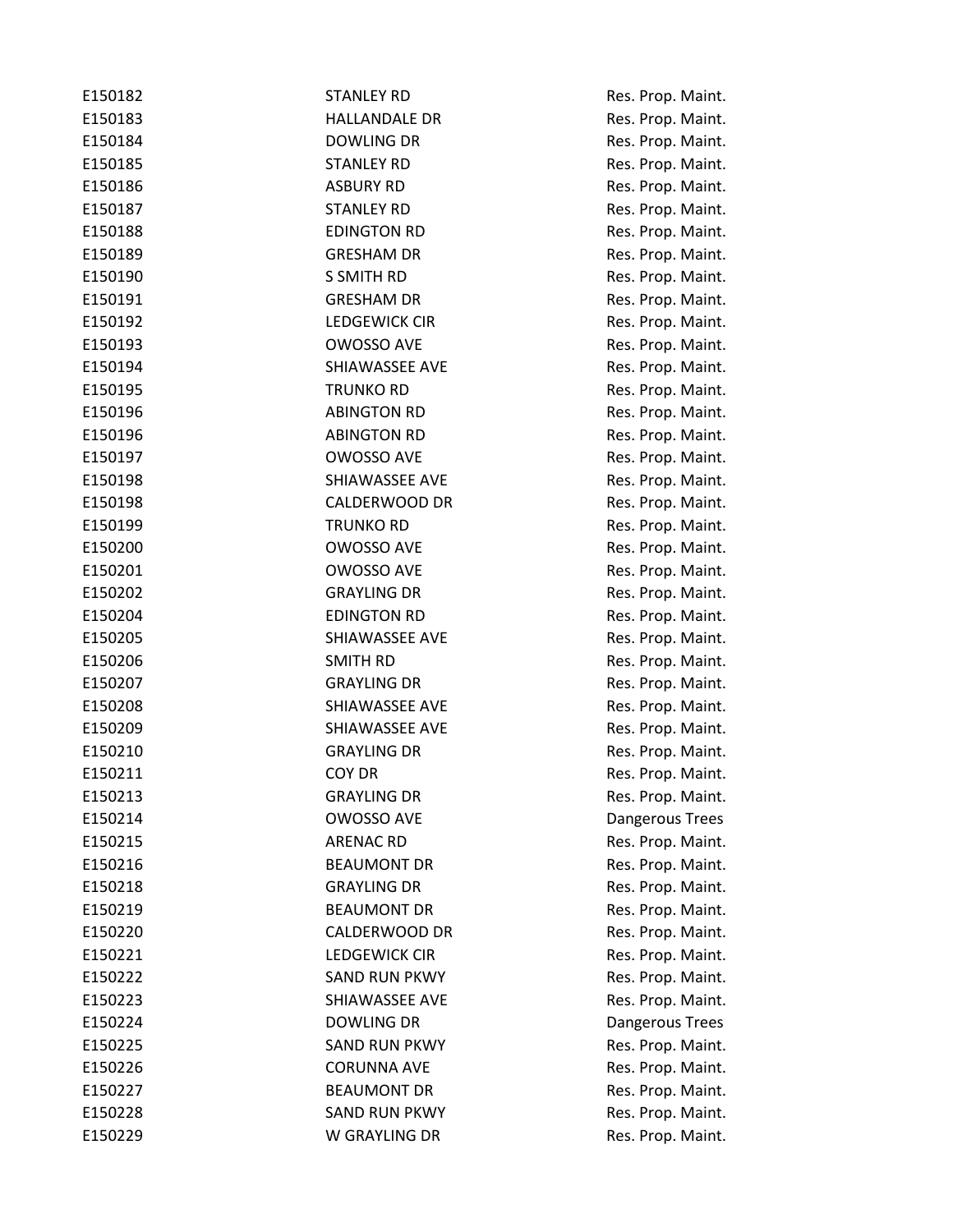| E150230 | <b>ABINGTON RD</b>  |
|---------|---------------------|
| E150231 | LEDGEWICK CIR       |
| E150232 | DOWLING DR          |
| E150233 | <b>ABINGTON RD</b>  |
| E150234 | <b>ABINGTON RD</b>  |
| E150235 | OWOSSO AVE          |
| E150236 | LEDGEWICK CIR       |
| E150237 | SAND RUN PKWY       |
| E150238 | CALADONIA AVF       |
| E150239 | W MARKFT ST         |
| E150240 | SHIAWASSEE AVE      |
| E150241 | <b>BANCROFT RD</b>  |
| E150243 | <b>ABINGTON RD</b>  |
| E150244 | <b>PEMBROKE RD</b>  |
| E150245 | <b>MACKINAW AVF</b> |
|         |                     |

Res. Prop. Maint. Res. Prop. Maint. Res. Prop. Maint. Res. Prop. Maint. Res. Prop. Maint. Res. Prop. Maint. Res. Prop. Maint. Res. Prop. Maint. Grass & Weeds Comm. Prop. Maint. Shrubs & Trees Grass & Weeds Res. Prop. Maint. Grass & Weeds Shrubs & Trees

## **June-15**

| <b>Enforcement Number</b> | <b>Address</b>        | <b>Category</b>         |
|---------------------------|-----------------------|-------------------------|
| E150276                   | <b>S MILLER RD</b>    | Shrubs & Trees          |
| E150260                   | <b>SAND CT</b>        | Res. Prop. Maint.       |
| E150258                   | OWOSSO AVE            | Grass & Weeds           |
| E150253                   | <b>DALTON RD</b>      | Grass & Weeds           |
| E150281                   | <b>SAND RUN PKWY</b>  | Grass & Weeds           |
| E150255                   | <b>GRAYLING DR</b>    | Grass & Weeds           |
| E150283                   | <b>MACKINAW AVE</b>   | Grass & Weeds           |
| E150271                   | <b>SAND RUN PKWY</b>  | Grass & Weeds           |
| E150256                   | <b>ABINGTON RD</b>    | Grass & Weeds           |
| E150272                   | <b>ABINGTON CT</b>    | Grass & Weeds           |
| E150251                   | <b>SAND RUN PKWY</b>  | Grass & Weeds           |
| E150279                   | W MARKET ST           | Comm. Prop. Maint.      |
| E150289                   | <b>KENRIDGE RD</b>    | Res. Prop. Maint.       |
| E150282                   | <b>SAND RUN PKWY</b>  | Grass & Weeds           |
| E150273                   | MOREWOOD RD           | Grass & Weeds           |
| E150254                   | <b>CORUNNA AVE</b>    | Grass & Weeds           |
| E150268                   | MOREWOOD RD           | Grass & Weeds           |
| E150284                   | <b>CHAMBERLAIN RD</b> | <b>Zoning Violation</b> |
| E150275                   | RIDGEWOOD RD          | <b>Zoning Violation</b> |
| E150264                   | SHIAWASSEE AVE        | Grass & Weeds           |
| E150269                   | <b>CHAMBERLAIN RD</b> | Grass & Weeds           |
| E150278                   | W MARKET ST           |                         |
| E150286                   | W MARKET ST           | Comm. Prop. Maint.      |
| E150252                   | <b>MARQUETTE RD</b>   | Grass & Weeds           |
| E150261                   | <b>ELGIN DR</b>       | Grass & Weeds           |
| E150290                   | <b>ELGIN DR</b>       | Grass & Weeds           |
| <pending></pending>       | SHIAWASSEE AVE        | Comm. Prop. Maint.      |
| E150249                   | <b>ELGIN DR</b>       | Grass & Weeds           |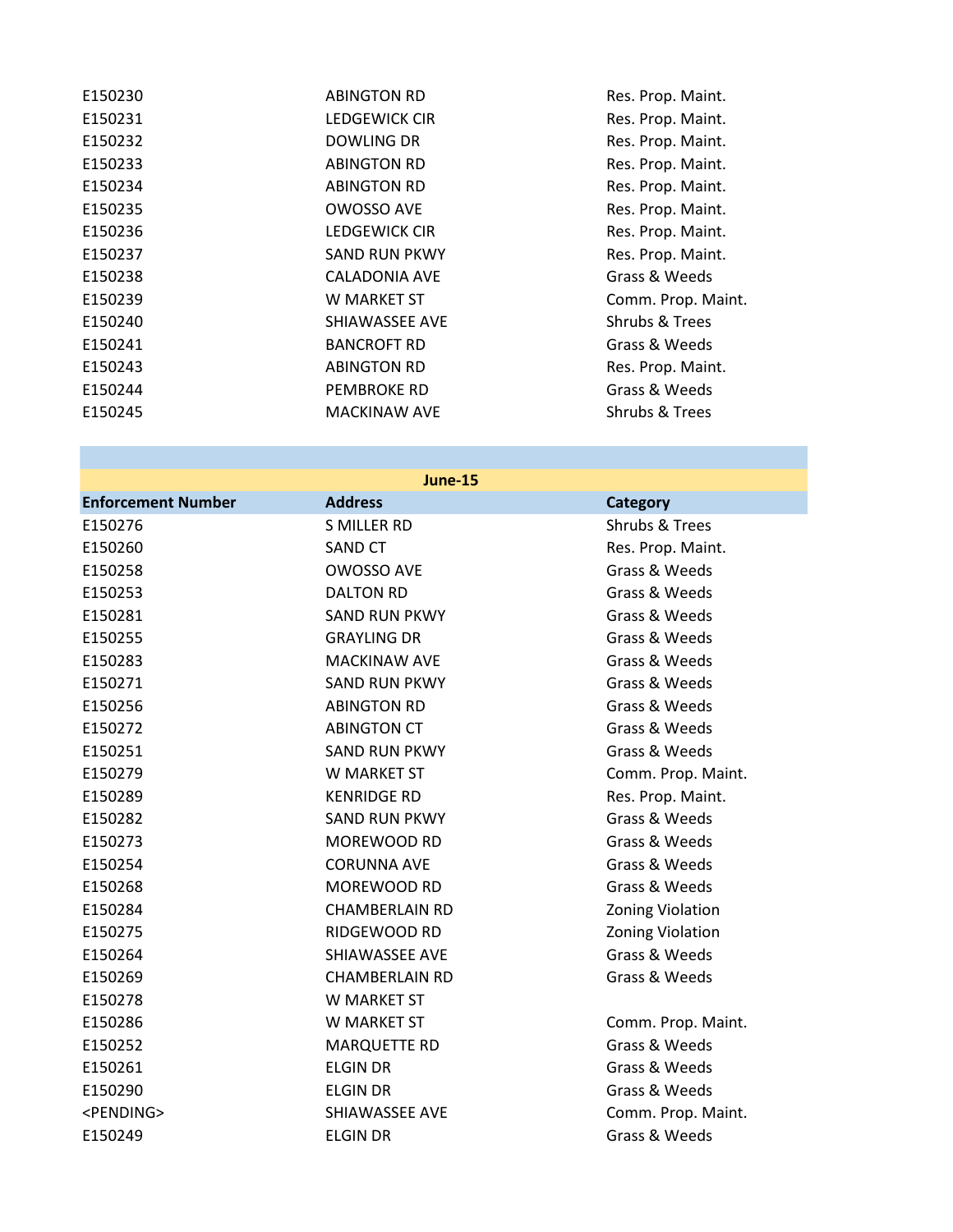| E150262 | ELGIN DR               | Grass & Weeds      |
|---------|------------------------|--------------------|
| E150277 | <b>TORREY PINES DR</b> | Grass & Weeds      |
| E150280 | <b>TORREY PINES DR</b> | Res. Prop. Maint.  |
| E150270 | <b>CALADONIA AVE</b>   | Dangerous Trees    |
| E150257 | <b>CALADONIA AVE</b>   | Grass & Weeds      |
| E150274 | <b>STRATFORD RD</b>    | Res. Prop. Maint.  |
| E150250 | <b>GRESHAM DR</b>      | Res. Prop. Maint.  |
| E150287 | <b>CASTLE PINES DR</b> | Dangerous Trees    |
| E150266 | <b>HAMPSHIRE RD</b>    | Grass & Weeds      |
| E150267 | SHIAWASSEE AVE         | Grass & Weeds      |
| E150247 | <b>BRUNSDORPH DR</b>   | Res. Prop. Maint.  |
| E150246 | <b>BRUNSDORPH DR</b>   | Res. Prop. Maint.  |
| E150265 | <b>BRUNSDORPH DR</b>   | Grass & Weeds      |
| E150259 | S MILLER RD            | Res. Prop. Maint.  |
| E150285 | S MILLER RD            | Grass & Weeds      |
| E150288 | SHIAWASSEE AVE         | Comm. Prop. Maint. |
|         |                        |                    |

| <b>July-15</b>            |                    |                         |
|---------------------------|--------------------|-------------------------|
| <b>Enforcement Number</b> | <b>Address</b>     | Category                |
| E150294                   | <b>KENRIDGE RD</b> | Res. Prop. Maint.       |
| E150292                   | SHIAWASSEE AVE     | Res. Prop. Maint.       |
| E150297                   | <b>ABINGTON RD</b> | Zoning Violation        |
| E150298                   | <b>KENRIDGE RD</b> | <b>Zoning Violation</b> |
| E150299                   | <b>KENRIDGE RD</b> | <b>Zoning Violation</b> |
| E150291                   | ERIE DR            | Grass & Weeds           |
| E150293                   | MOREWOOD RD        | Dangerous Trees         |
| E150295                   | <b>ERIE DR</b>     | Zoning Violation        |
| E150296                   | <b>TRUNKO RD</b>   | Shrubs & Trees          |

|                           | <b>Aug-15</b>         |                         |
|---------------------------|-----------------------|-------------------------|
| <b>Enforcement Number</b> | <b>Address</b>        | <b>Category</b>         |
| E150303                   | SHIAWASSEE AVE        | Grass & Weeds           |
| E150306                   | <b>DALTON RD</b>      | Grass & Weeds           |
| E150300                   | <b>BURNHAM RD</b>     | Res. Prop. Maint.       |
| E150311                   | <b>SAND RUN PKWY</b>  | <b>Zoning Violation</b> |
| E150310                   | <b>SAND RUN PKWY</b>  | <b>Zoning Violation</b> |
| E150301                   | <b>CHAMBERLAIN RD</b> | Res. Prop. Maint.       |
| E150308                   | <b>CORUNNA AVE</b>    | Res. Prop. Maint.       |
| E150312                   | SHIAWASSEE AVE        | <b>Zoning Violation</b> |
| E150309                   | <b>ELGIN DR</b>       | Res. Prop. Maint.       |
| E150307                   | <b>MARVIEL DR</b>     | <b>Zoning Violation</b> |
| E150302                   | <b>BAKER BLVD</b>     | Grass & Weeds           |
| E150304                   | <b>SUNRIDGE RD</b>    | <b>Building</b>         |
| E150305                   | <b>BRUNSDORPH DR</b>  | <b>Zoning Violation</b> |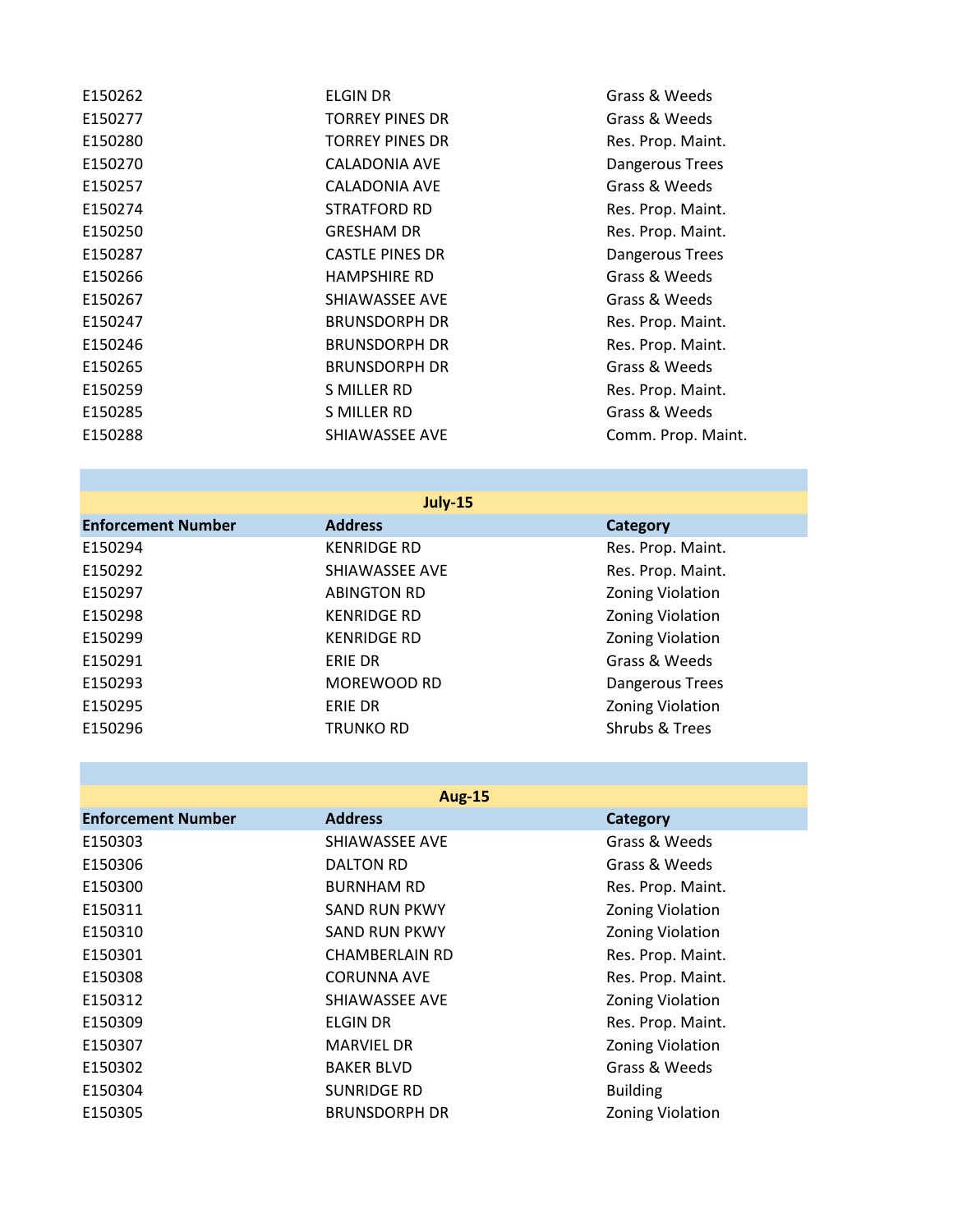| Sept-15                   |                      |                         |
|---------------------------|----------------------|-------------------------|
| <b>Enforcement Number</b> | <b>Address</b>       | <b>Category</b>         |
| E150313                   | <b>CALADONIA AVE</b> | <b>Zoning Violation</b> |
| E150322                   | SHIAWASSEE AVE       | Grass & Weeds           |
| E150321                   | <b>ABINGTON RD</b>   | <b>Zoning Violation</b> |
| E150316                   | <b>KENRIDGE RD</b>   | Res. Prop. Maint.       |
| E150319                   | Chamberlain Rd.      | Res. Prop. Maint.       |
| E150317                   | Chamberlain Rd.      | Res. Prop. Maint.       |
| E150314                   | MOREWOOD RD          | Res. Prop. Maint.       |
| E150320                   | OWOSSO AVE           | Res. Prop. Maint.       |
| E150318                   | S MILLER RD          | Dangerous Trees         |
| E150315                   | <b>WINCHESTER RD</b> | Res. Prop. Maint.       |
| E150323                   | SUNRIDGE RD          | Grass & Weeds           |

| <b>Oct-15</b>        |                         |  |
|----------------------|-------------------------|--|
| <b>Address</b>       | Category                |  |
| S MILLER RD          | Res. Prop. Maint.       |  |
| <b>BUFFINGTON RD</b> | Zoning Violation        |  |
| <b>MACKINAW AVE</b>  | Grass & Weeds           |  |
| <b>HAVERHILL RD</b>  | Zoning Violation        |  |
| <b>ABINGTON RD</b>   | Zoning Violation        |  |
| <b>MARQUETTE RD</b>  | <b>Building</b>         |  |
| <b>STRATFORD RD</b>  | <b>Zoning Violation</b> |  |
| <b>BRUNSDORPH DR</b> | Zoning Violation        |  |
| <b>STRATFORD RD</b>  | Res. Prop. Maint.       |  |
|                      |                         |  |

|                           | <b>Nov-15</b>        |                         |
|---------------------------|----------------------|-------------------------|
| <b>Enforcement Number</b> | <b>Address</b>       | Category                |
| E150335                   | <b>SAND RUN PKWY</b> | Res. Prop. Maint.       |
| E150334                   | OWOSSO AVE           | Res. Prop. Maint.       |
| E150336                   | RIDGEWOOD RD         | <b>Zoning Violation</b> |

|                           | <b>Dec-15</b>       |                         |
|---------------------------|---------------------|-------------------------|
| <b>Enforcement Number</b> | <b>Address</b>      | Category                |
| E150340                   | <b>ABINGTON RD</b>  | Res. Prop. Maint.       |
| E150338                   | PEMBROKE RD         | Dangerous Trees         |
| E150343                   | Chamberlain Rd.     | Res. Prop. Maint.       |
| E150342                   | RIVIERA DR          | Res. Prop. Maint.       |
| E150341                   | <b>RIVIERA DR</b>   | Res. Prop. Maint.       |
| E150337                   | <b>STRATFORD RD</b> | Res. Prop. Maint.       |
| E150339                   | PEMBROKE RD         | <b>Zoning Violation</b> |
|                           |                     |                         |

**Jan-16**